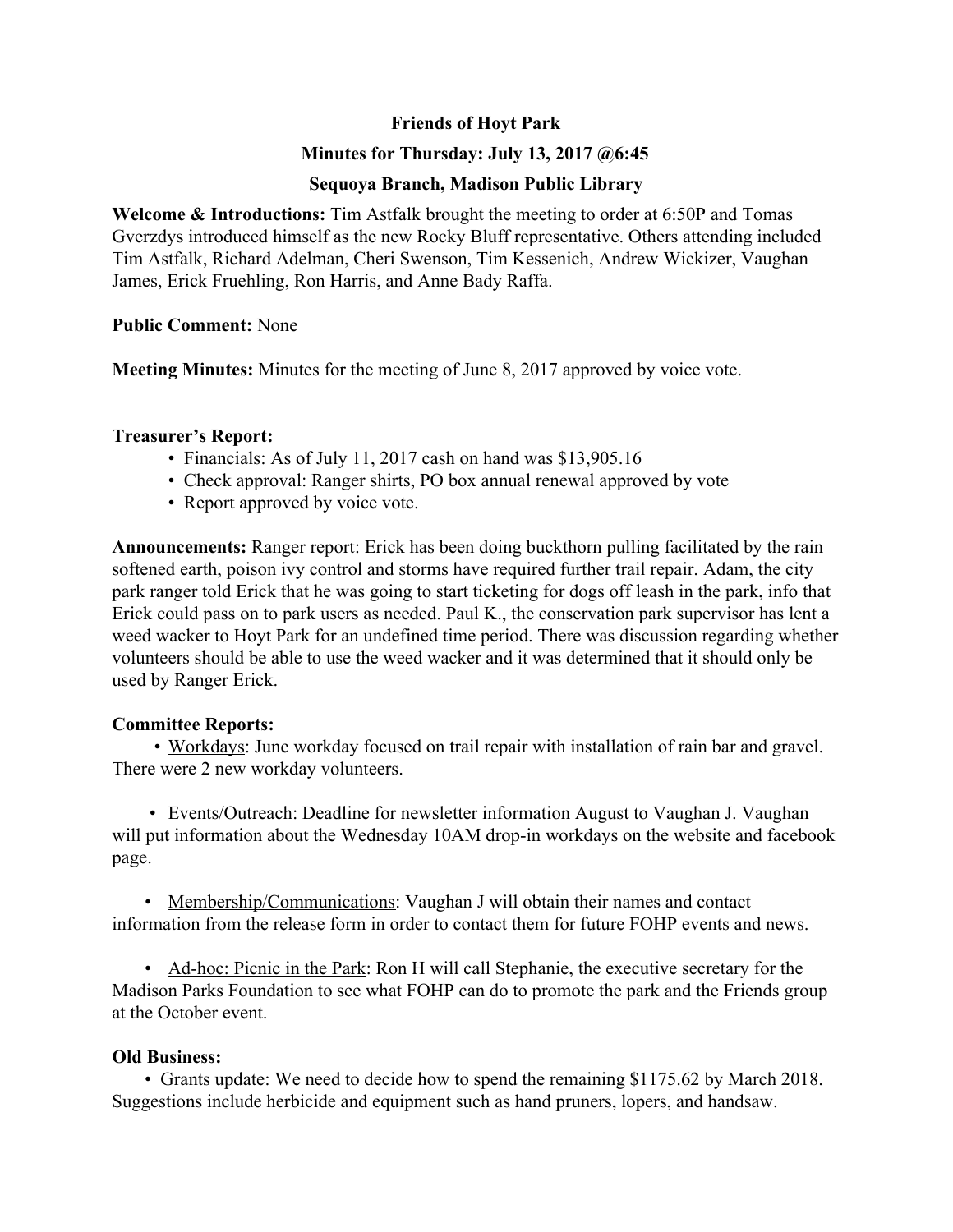• Volunteer workday: The next workday is July 17 and the focus will be planting the remaining 400 plants that came in from backorder. The plants will be put in south of the Overlook and around the northern most Overlook fireplace. If time permits the work crew will do fireplace maintenance.

● FOHP picnic was attended by around 12 people with good food and conversation. Discussion of the event centered around how to get information out to a wider group of people. Ideas included advertise events at the park entrances using signs like political yard signs, advertise on the park bathroom doors, advertise in surrounding business windows (EVP on Mineral Point and at Sequoya, Whole Foods, Metcalfes, Sequoya library). We will try this technique with a future workday schedule.

# **New Business:**

- Ranger Farewell Party: 5 PM at the Overlook picnic tables. Erick will choose a couple of dates and email the board. **September 7 was chosen as the date of the event.**
- Bat Survey #2 was set for Friday August 11 with a bad weather backup on Saturday August 12.
- iNaturalist demo to be conducted by Erick on Saturday August 26 at 10AM.
- Winter Full Moon Owl walk was discussed. Date to be set later. Full moon on Wed January 31 or Friday March 2, 2018.
- FOHP Winter party was discussed. Formats to consider include sit down dinner, appetizers only or informal buffet. Target date is the second Thursday in December (Dec 14) instead of the regular board meeting.
- Capital Times ran an editorial regarding the use of glyphosate pesticide (Roundup) in city parks. FOHP decided not to announce an opinion until it was clear that the city parks department needed to put forth a rebuttal and asked us for support of such.

**Next Meeting Date:** September 14, 2017 6:45P @ Sequoya library

**Meeting adjourned @ 8:40**P